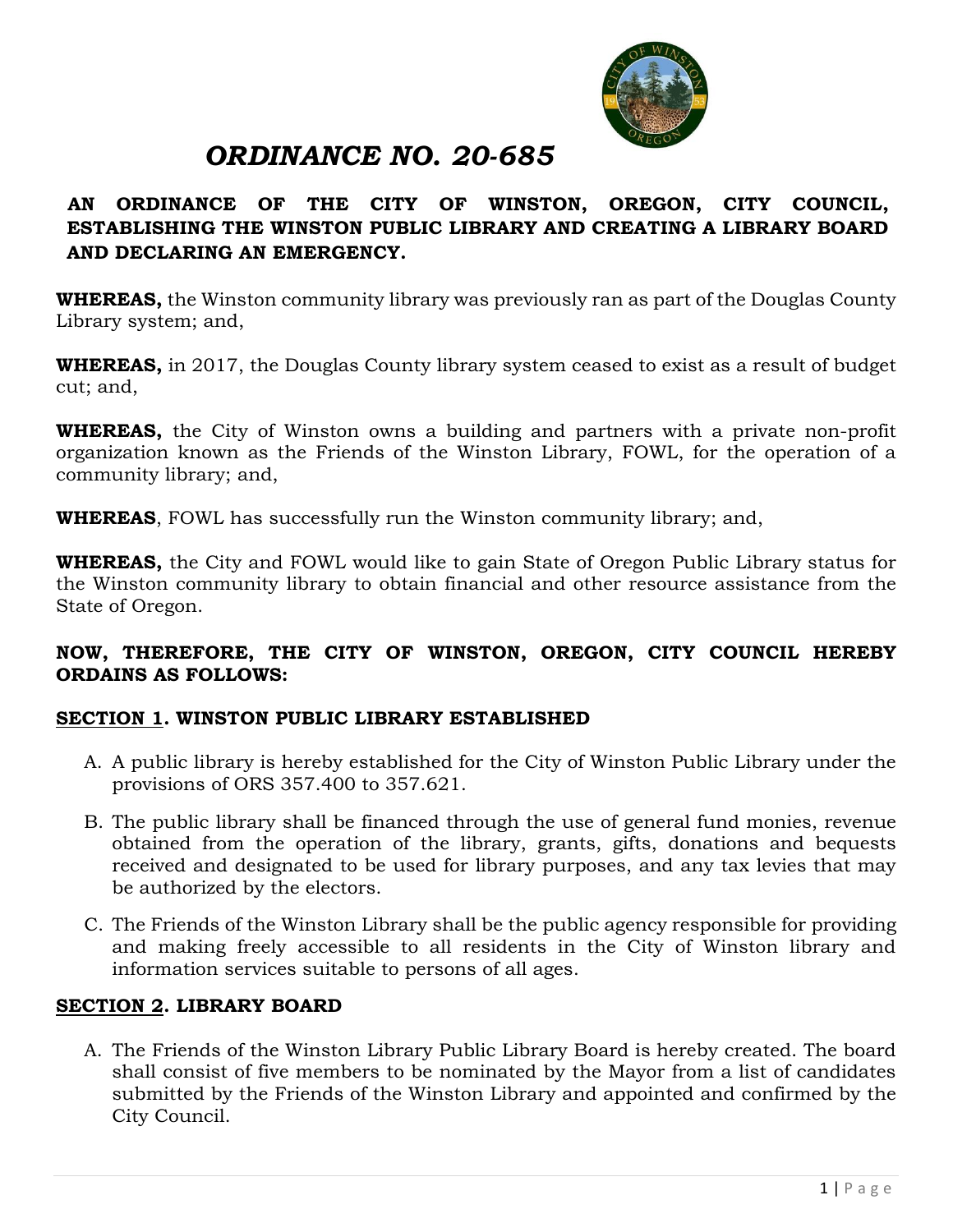- B. The term of office of the board members shall be two years and their terms shall commence on July 1 in the year of their appointment. The terms of office shall be staggered so that the terms of not more than two board members will expire in the same year. Of the first five board members appointed, two members shall initially hold office for one year, two members for two years, and one for three years. At the expiration of the term of any members of such board, the City Council shall appoint a new member or may reappoint a member for a term of 3 years. If a vacancy occurs during a term of office, the governing body shall appoint a new member for the unexpired term.
- C. Members of the board shall receive no compensation for their services but may be reimbursed for expenses incurred in the performance of their duties.

## **SECTION 3. BOARD ORGANIZATION**.

- A. The Library Board shall elect a chairperson from its members.
- B. The Library Director shall also serve as a non-voting Library Board Secretary who shall keep the record of all Board actions.
- C. The Library Board shall elect a Library Treasurer from its members who shall keep the financial records of the library.
- D. The board may establish and amend rules and regulations for its government and procedure consistent with the laws of the State of Oregon and with the charter, ordinances, resolutions, and regulations of the City of Winston.
- E. The board shall meet at least ten times each year and at such other times as it may provide by its rules.

#### **SECTION 4. LIBRARY BOARD GENERAL POWERS.**

A. In accordance with the Friends of the Winston Library's "LIBRARY OPERATIONS AGREEMENT" with the City of Winston, the Library Board shall have powers and duties as follows:

1. The Library Board shall make rules and policies for the efficient and effective operation of the library, its services and programs.

2. The Library Board Treasurer shall create an annual budget.

3. The Library Board shall determine the acceptance, use, or expenditure of any real or personal property or funds donated to the library under Section 5, or make recommendations for the purchase, control, or disposal, of real and personal property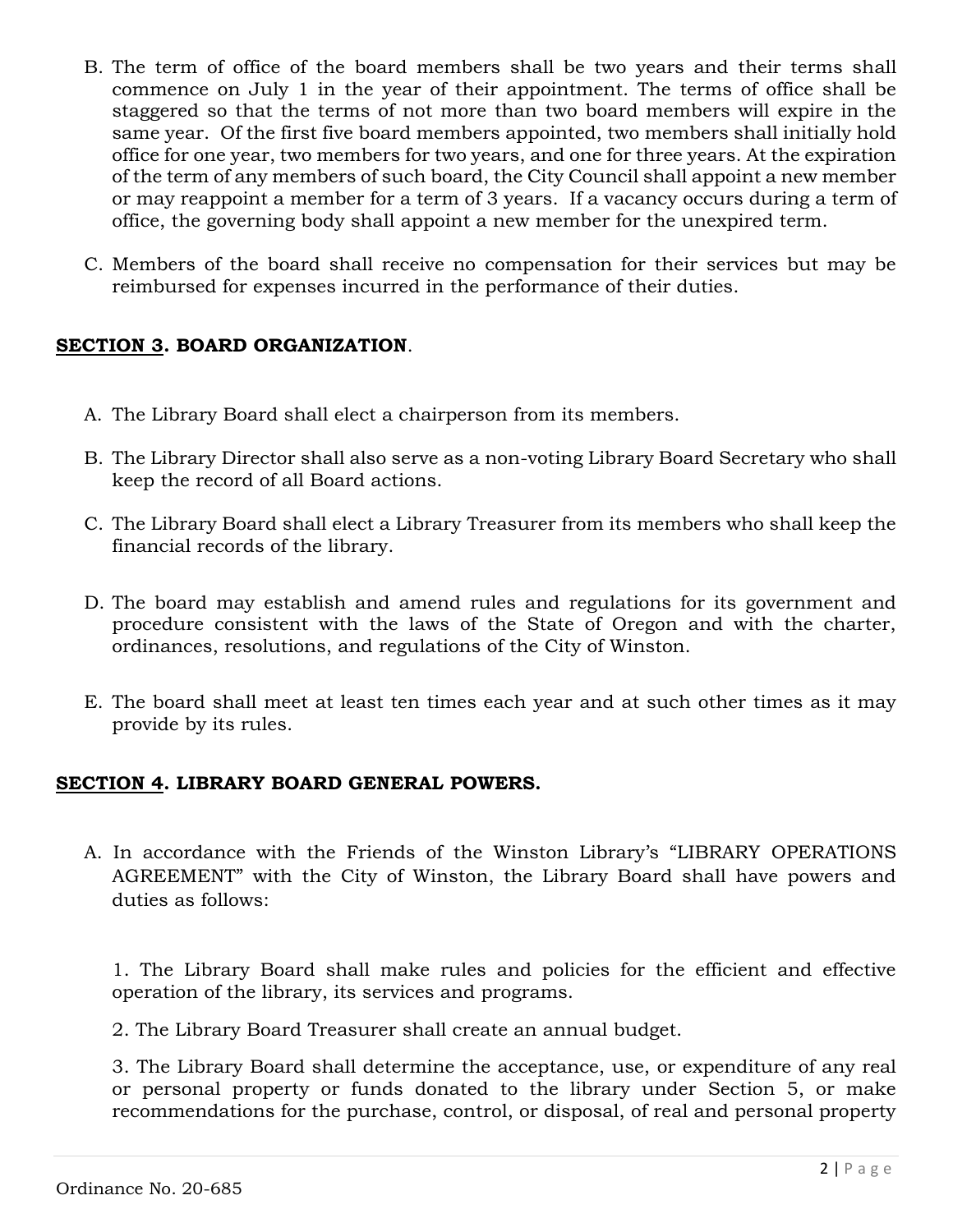necessary for the purposes of the library as indicated in the provisions of (City and County IGA).

4. The Library Board shall make recommendations for the selection of sites for public library buildings or for location of library facilities.

5. When the City of Winston agrees to fund activities or purchases, the Library Board shall review and recommend to the City Council terms for contracts and working relationships with private and public agencies regarding library services.

6. The Library Board shall approve an annual report to the State Library and to the City Council submitted in a timely manner on a form supplied by the State Library.

7. The Library Board shall develop and recommend to the City Council long-range plans for library service, consistent with City priorities and with State, regional and national goals for libraries.

## **SECTION 5. ACCEPTANCE OF GIFTS FOR LIBRARY PURPOSES.**

A. Gifts of any real or personal property or funds donated to the library and accepted by the governing body shall be administered in accordance with each gift's terms, and all property or funds shall be held in the name of the Friends of the Winston Library.

# **SECTION 6. INTERNAL ADMINISTRATIVE POLICIES AND PROCEDURES.**

- A. The Friends of the Winston Library shall be the fiscal and internal administrative agent for the Winston Public Library and the library shall operate in conformance with city administrative procedures including those pertaining to the following:
	- 1. Receipt, disbursement, and accounting for monies.
	- 2. Maintenance of general books, cost accounting records, and other financial documents.
	- 3. Budget administration.
- B. The City Manager shall be the fiscal and internal administrative agent for the Winston Public Library Space within the Winston Community Center and the library shall operate in conformance with city administrative procedures for operation and maintenance of city owned furniture, equipment and within the Library.

# **SECTION 7**. **PROHIBITED ACTIONS AND PENALTIES**.

A. It shall be unlawful for any person to willfully or maliciously detain any library materials belonging to the Winston Public Library for 30 days after notice in writing from the Library Staff that the library material is past due. The notice shall bear upon its face a copy of ORS section 357.975 and 357.990.